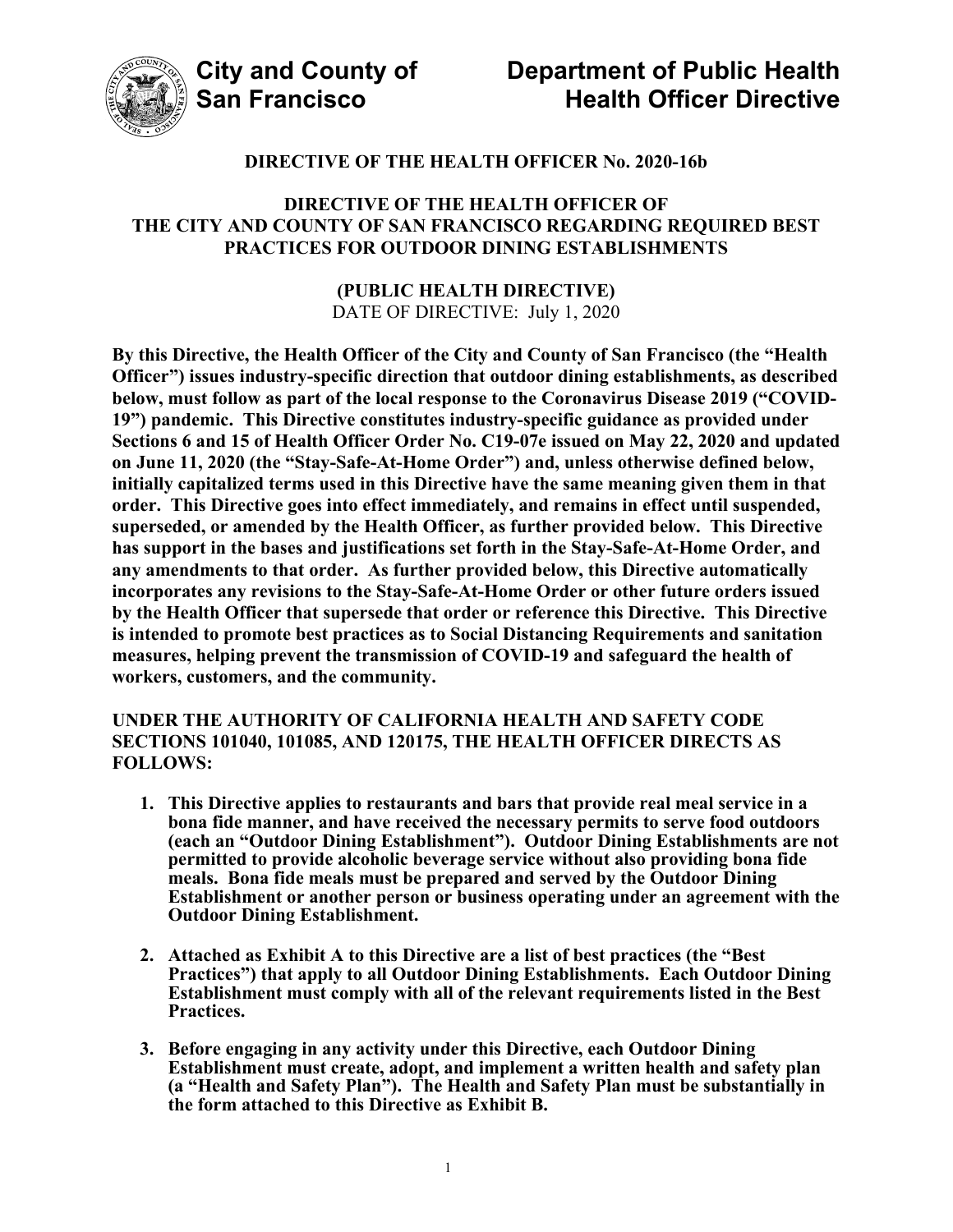



## **Health Officer Directive No. 2020-16b**

- **4. Guidance from the Department of Public Health related to Outdoor Dining is attached to this Directive as Exhibit C, and available at http://www.sfdph.org/directives.**
- **5. All Outdoor Dining Establishments must also comply with Health Officer Directive 2020-05, which applies to all Food Preparation or Delivery Essential Businesses. If an aspect, service, or operation of an Outdoor Dining Establishment is also covered by another Health Officer directive (all of which are available at http://www.sfdph.org/directives), then the Outdoor Dining Establishment must comply with all applicable directives, and it must complete all relevant Health and Safety Plan forms.**
- **6. Each Outdoor Dining Establishment must (a) post its Health and Safety Plan at the entrance or another prominent location of every physical location it operates within the City, (b) provide a copy of the Health and Safety Plan to Personnel, and (c) make the Health and Safety Plan available to members of the public on request. Also, each Outdoor Dining Establishment must provide a copy of the Health and Safety Plan and evidence of its implementation to any authority enforcing this Order upon demand.**
- **7. Each Outdoor Dining Establishment subject to this Directive must provide items such as Face Coverings (as provided in Health Order No. C19-12b issued on May 28, 2020, and any future amendment to that order), hand sanitizer or handwashing stations, or both, and disinfectant and related supplies to Personnel, as required by the Best Practices. If any such Outdoor Dining Establishment is unable to provide these required items or otherwise fails to comply with required Best Practices or fails to abide by its Health and Safety Plan, then it must cease operating until it can fully comply and demonstrate its strict compliance. Further, as to any noncompliant operation, any such Outdoor Dining Establishment is subject to immediate closure and the fines and other legal remedies described below, as a violation of the Stay-Safe-At-Home Order.**
- **8. For purposes of this Directive, "Personnel" includes all of the following people who provide goods or services associated with the Outdoor Dining Establishment in the City: employees; contractors and sub-contractors (such as those who sell goods or perform services onsite or who deliver goods for the business); independent contractors; vendors who are permitted to sell goods onsite (such as farmers or others who sell at stalls in farmers' markets); volunteers; and other individuals who regularly provide services onsite at the request of the Additional Business. Personnel includes "gig workers" who perform work via the business's app or other online interface, if any.**
- **9. This Directive and the attached Best Practices may be revised by the Health Officer, through revision of this Directive or another future directive or order, as conditions relating to COVID-19 require, in the discretion of the Health Officer. Each Outdoor Dining Establishment must stay updated regarding any changes to the Stay-Safe-At-Home Order and this Directive by checking the Department of Public Health website (www.sfdph.org/healthorders and http://www.sfdph.org/directives) regularly.**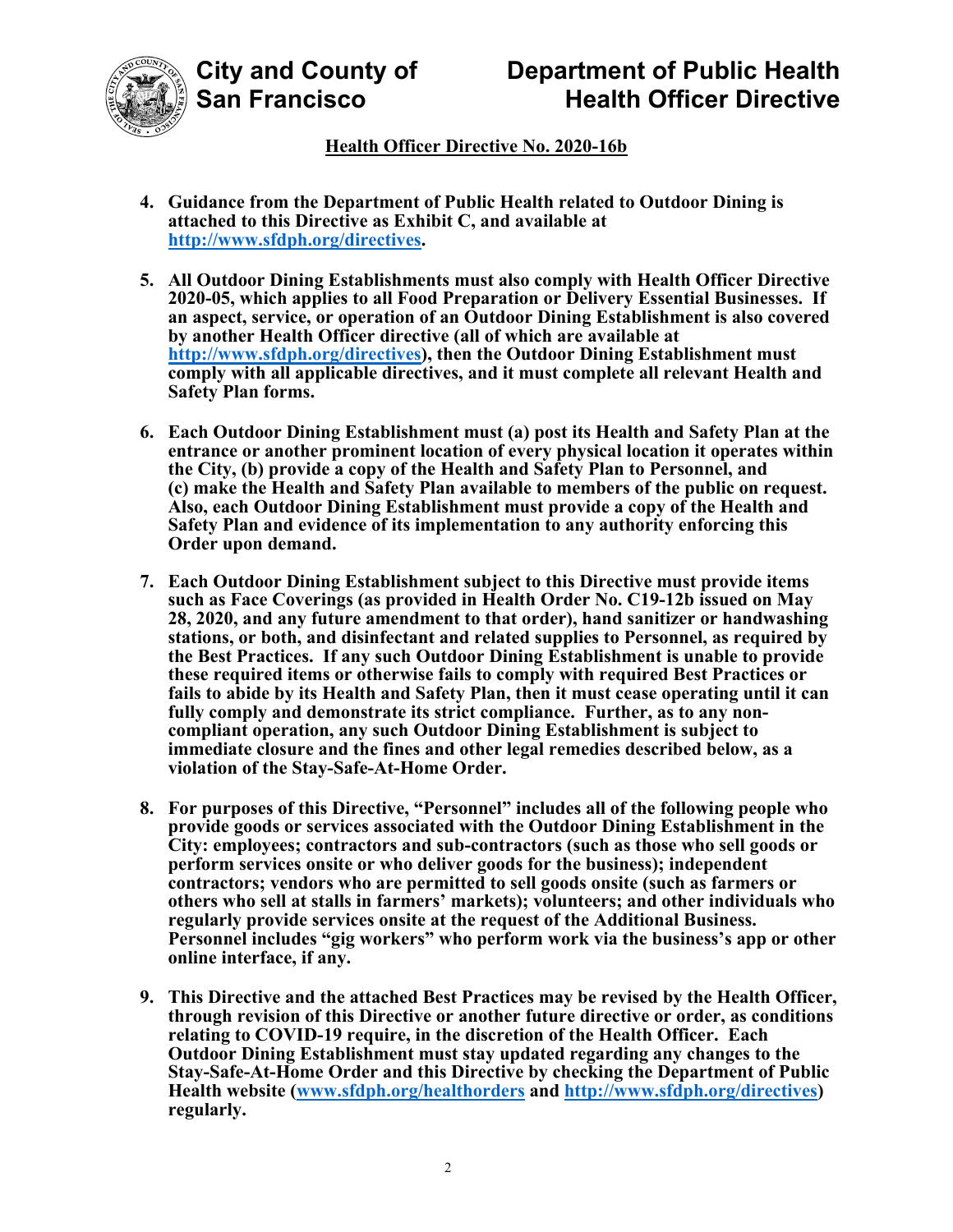

## **Health Officer Directive No. 2020-16b**

- **10. Implementation of this Directive augments—but does not limit—the obligations of each Outdoor Dining Establishment under the Stay-Safe-At-Home Order including, but not limited to, the obligation to prepare, post, and implement a Social Distancing Protocol under Section 6 and subsection 15.h of the Stay-Safe-At-Home Order. The covered Outdoor Dining Establishment must follow these industryspecific Best Practices and update them as necessary for the duration of this Directive, including, without limitation, as this Directive is amended or extended in writing by the Health Officer and consistent with any extension of the Stay-Safe-At-Home Order, any other order that supersedes that order, and any Health Officer order that references this Directive.**
- **11. Members of the public congregating outside of an Outdoor Dining Establishment particularly without following Social Distancing Requirements or wearing face coverings—presents a heightened risks of transmission. Outdoor Dining Establishments that fail to take the measures required under this Directive to prevent such gatherings create public nuisances and a menace to public health. Accordingly, Outdoor Food or Beverage Establishments must take reasonable steps to prevent such gatherings on the premises or on any publicly owned, pedestriantraveled way, not more than 20 feet from the premises.**

**"Reasonable steps" shall include, but are not limited to, the following:** 

- **a. Requesting the persons engaging in engaging in such gatherings cease their conduct, unless the business owner, or his or her agents or employees, feel that their personal safety would be threatened in making that request;**
- **b. Making good faith efforts to remove items that facilitate loitering;**
- **c. Revising to-go service operations to decrease the likelihood of loitering and failure to maintain social distancing;**
- **d. Calling 311.**

**Failure to take such reasonable steps may serve as the basis for suspension or revocation of a business's ability to operate as an outdoor establishment. Timely calls that are placed by business owners, or their agents or employees, to 311 shall not be used as evidence of a violation by that business.** 

**12. Also, when members of the public congregate outside of an Outdoor Dining Establishment due to the failure of the establishment to comply with the requirements set forth in this Directive, the Department of Public Health is authorized to enforce these requirements by issuing Notice(s) of Violation and ordering the establishment be vacated and closed until it submits a written plan with specific measures that will be taken to prevent such occurrences, and the Department of Public Health finds that plan satisfactory. The Department shall give notice of such orders to vacate and close to the Chief of Police or the Chief's designee to be executed and enforced by officers in the same manner as provided by San Francisco Health Code section 597.**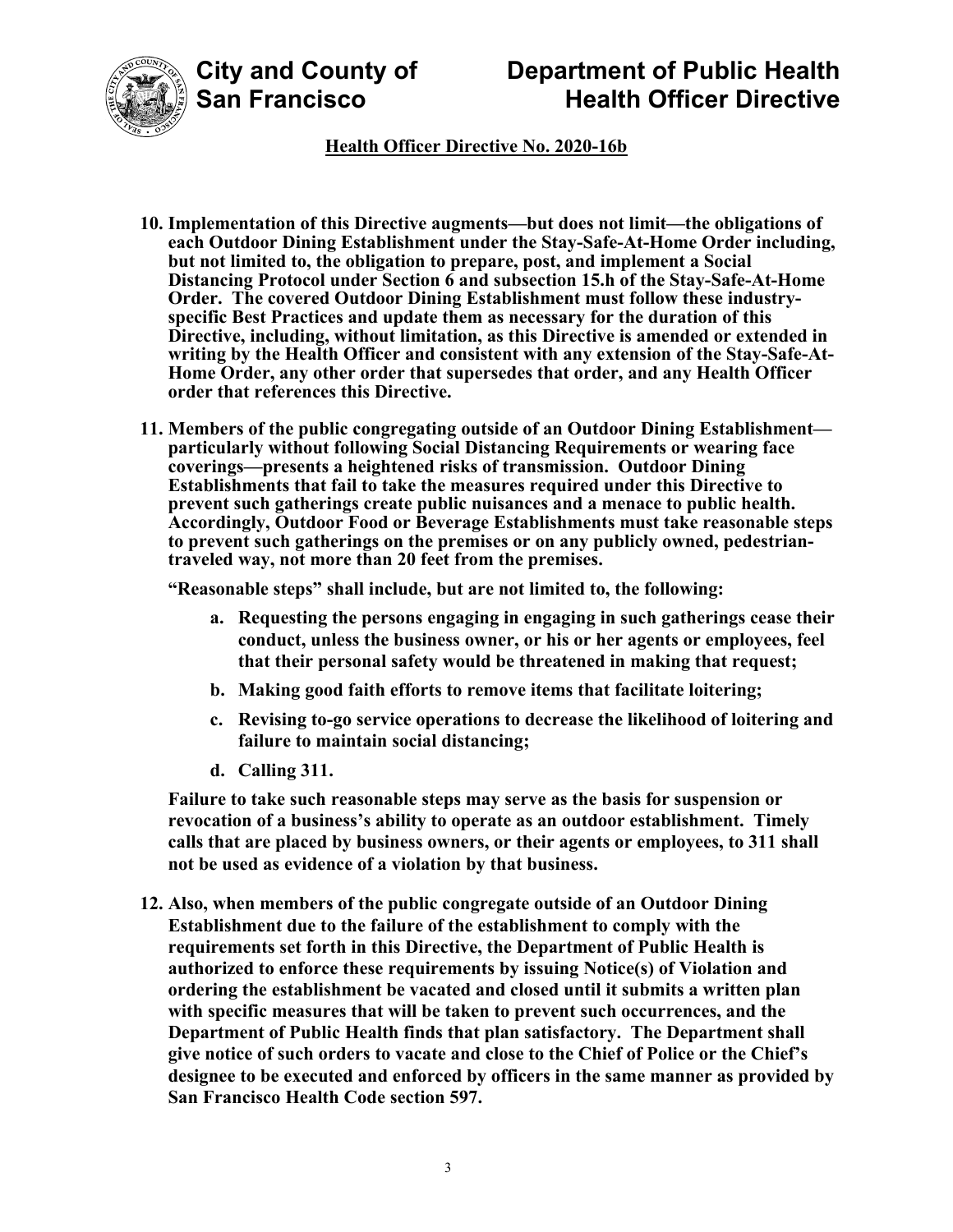

**Health Officer Directive No. 2020-16b** 

**The Department of Public Health may issue Notice(s) of Violation and make orders for violations of this Directive based on a written report made by any City employees writing the report within the scope of their duty.** 

- **13. Any Outdoor Dining Establishment that allows patrons to stand and eat or drink on-premises, indoors, or on any publicly owned, pedestrian-traveled way, not more than 20 feet from the premises is injurious to public health within the meaning of Business & Professions Code section 25601 and are subject to reporting to the California Department of Alcoholic Beverage Control.**
- **14. Patrons who violate these requirements are subject to citation per PC 148(a), S.F. Admin Code 7.17, S.F. Police Code section 21, and Cal. Business & Professions Code section 25620.**

**This Directive is issued in furtherance of the purposes of the Stay-Safe-At-Home Order. Where a conflict exists between this Directive and any state, local, or federal public health order related to the COVID-19 pandemic, including, without limitation, the Social Distancing Protocol, the most restrictive provision controls. Failure to carry out this Directive is a violation of the Stay-Safe-At-Home Order, constitutes an imminent threat and menace to public health, constitutes a public nuisance, and is a misdemeanor punishable by fine, imprisonment, or both.** 

mas Magon  $\overline{a}$ 

Tomás J. Aragón, MD, DrPH, Date: July 1, 2020 Health Officer of the City and County of San Francisco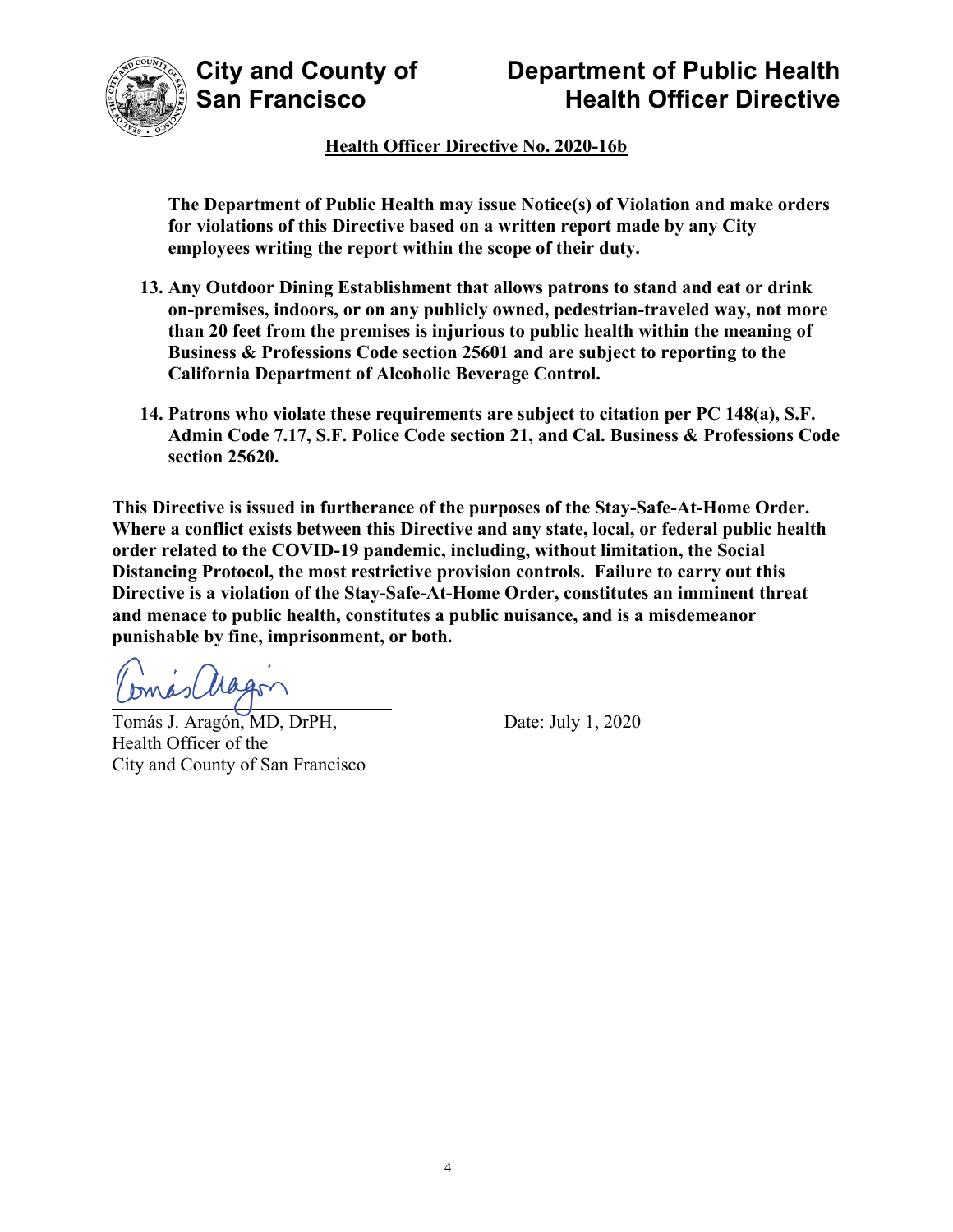

#### **Exhibit A to Health Officer Directive No. 2020-16b (issued 7/1/2020)**

#### **Best Practices for Outdoor Dining Establishments**

**In addition to preparing, posting, and implementing the Social Distancing Protocol required by Section 6 and subsection 15.h of Health Officer Order No. C19-07e (the "Stay-Safe-At-Home Order"), each Outdoor Dining Establishment that operates in the City must comply with each requirement listed below and prepare a Health and Safety Plan substantially in the format of Exhibit B, below.** 

**These best practices are in addition to the best practice attached to Health Directive 2020-05 for Food Preparation or Delivery Essential Businesses.** 

#### **Requirements for Outdoor Dining:**

#### *1. Section 1 – Service Requirements*

- *1.1.* Outdoor dining, placement of outdoor seating arrangements, and food service must comply with state and local laws, regulations, and permitting requirements (e.g. ADA access, relevant permits for chairs and tables, compliance with applicable zoning, and California Department of Alcohol Beverage Control requirements).
- *1.2.* Ensure customers and Personnel comply with the Social Distancing and Health Protocol. At a minimum, each Outdoor Dining Establishments must:
	- *1.2.1.* Require all Personnel to use Face Coverings as required by the Face Covering Order, wash hands frequently, and maintain physical distance of at least 6-feet to the extent possible.
	- *1.2.2.* Establish designated areas/lines with markings on the ground to indicate six-foot distancing for patrons. This includes check-stands and restrooms, and patrons in various service settings, if applicable (e.g. ordering food, take out, and waiting to be seated).
	- *1.2.3.* Create directional paths of travel where feasible (e.g. separate entrance and exit for patrons, lines for restrooms).
	- *1.2.4.* Advise customers that they must wear face coverings any time they are not eating or drinking, including but not limited to: while they are waiting to be seated; while reviewing the menu and ordering; while socializing at a table waiting for their food and drinks to be served or after courses or the meal is complete; and any time they leave the table, such as to use a restroom. Customers must also wear face coverings any time servers, bussers, or other Personnel approach their table.
- *1.3.* Ensure that tables that are used to seat patrons are spaced to ensure that patrons are at least six feet apart from other patrons seated at different service tables. If service tables cannot be spaced far enough apart to accomplish this, then the Outdoor Dining Establishment must install an impermeable physical barrier between service tables to protect customers and Personnel. Outdoor Dining Establishments must use signage or other techniques (e.g. removing chairs or using rope) to indicate which tables that are not available for use.
- *1.4.* All patrons must be seated at a table to eat or drink—standing between tables or in other areas of the outdoor space is not permitted.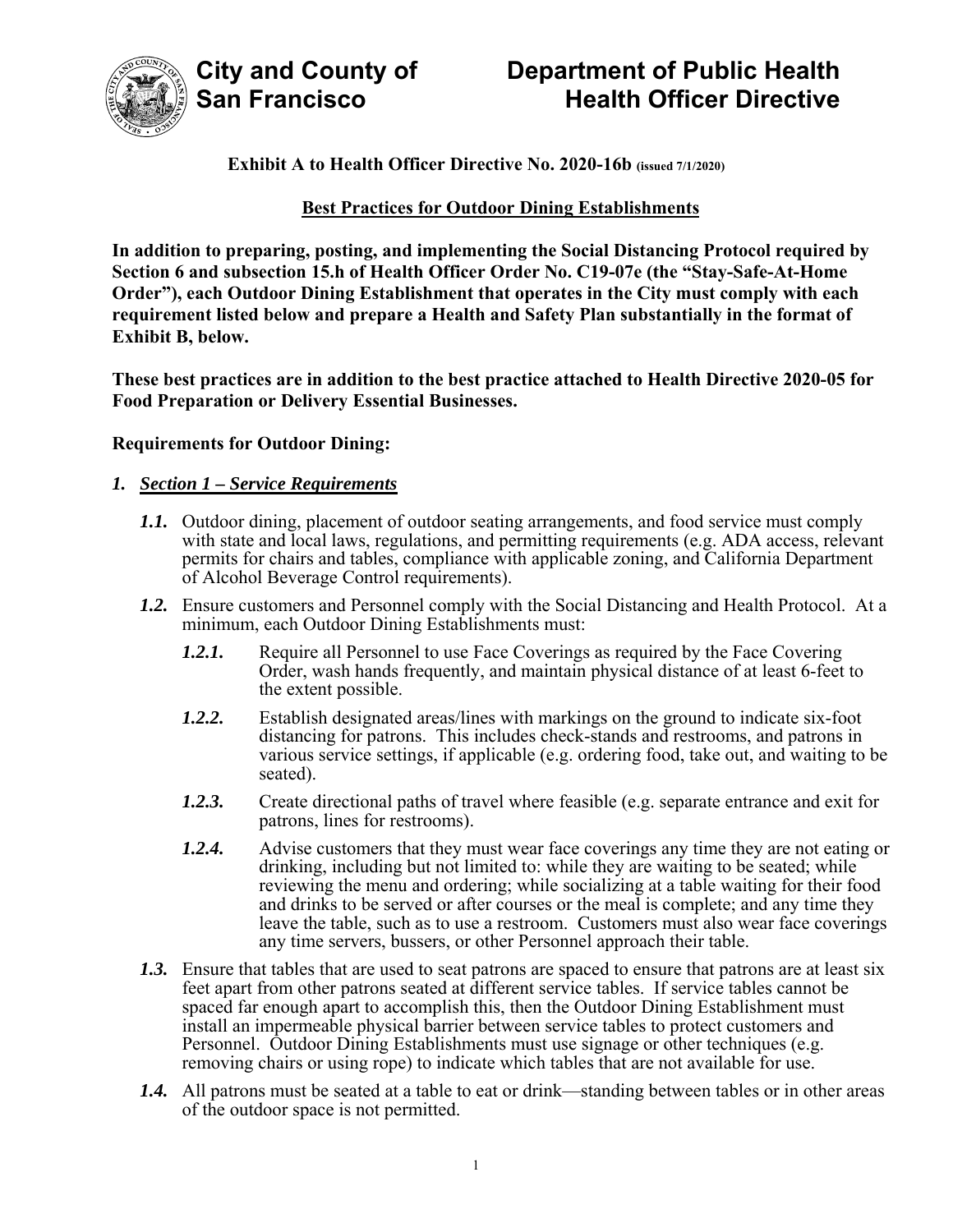



- *1.5.* Patrons may not be served food or beverages while waiting to be seated.
- *1.6.* Post signage informing patrons that they must be seated at tables to consume food or beverages, must be at least six feet away from patrons at other tables at all times, and may not drink or carry open containers beyond the premises.
- *1.7.* Umbrellas, canopies, and other shade structures are only allowed if they do not have sides and allow for the free flow of air through the space.
- *1.8.* Encourage reservations to prevent crowds from gathering. Timing of Reservations must allow sufficient time to disinfect customer seating areas.
- **1.9.** Advise customers that they must remain outside the Outdoor Dining Establishment, and may enter the establishment only (1) to access a bathroom, (2) to access an outdoor space that is only accessible by traveling through the restaurant, or (3) to order or pickup food at an indoor counter. This does not apply to customers patronizing other aspects of the Outdoor Dining Establishment (e.g. take-out, or retail) subject to the Social Distancing and Health Protocol, and applicable industry-specific directives.
- *1.10.* Tables should be limited to no more than six customers, unless all are members of the same household. People in the same party seated at the same table do not have to be six feet apart. It is strongly encouraged that only individuals in the same household sit together at a single table.
- *1.11.* Limit cross-contamination and touching of common items. At a minimum, Outdoor Dining Establishments must:
	- *1.11.1.* Encourage customers to view menus using their own mobile devices. Where menus are requested, provide disposable, single use menus, or use laminated menus that can be sanitized after each use.
	- *1.11.2.* Discontinue the practice of leaving card stands, flyers, napkin holders, or other items (e.g. candle holders, or flower vases) on tables.
	- *1.11.3.* Discontinue pre-setting tables with glassware and utensils. Glassware and utensils must be put on the table after customers are seated by Personnel who have washed their hands.
	- *1.11.4.* Utensils must be pre-wrapped in a cloth or paper napkin by Personnel who have washed their hands just before pre-rolling the utensils or napkins. The pre-rolled utensils or napkins must then be stored in a clean container.
	- *1.11.5.* Use disposable napkins and tablecloths or ones made of cloth. Napkins and tablecloths (including unused napkins and tablecloths) must be disposed of or laundered after each customer. Soiled napkins and tablecloths must be kept in a closed container.
	- *1.11.6.* Cleaned flatware, stemware, dishware, etc., must be properly stowed away from customers and Personnel until ready to use.
	- *1.11.7.* Discontinue the use of shared food items such as condiment bottles, salt and pepper shakers, etc. and provide these items, on request, in single serve containers or portions. Where this is not possible, shared items must be supplied as needed to customers and disinfected after each use.
	- *1.11.8.* Encourage customers to use touchless payment options. When touchless payment is not used, avoid direct contact between customers and Personnel. Sanitize any pens, counters, trays, or point of sale systems between each use by a customer. Create sufficient space to enable the customer to stand at least six feet away from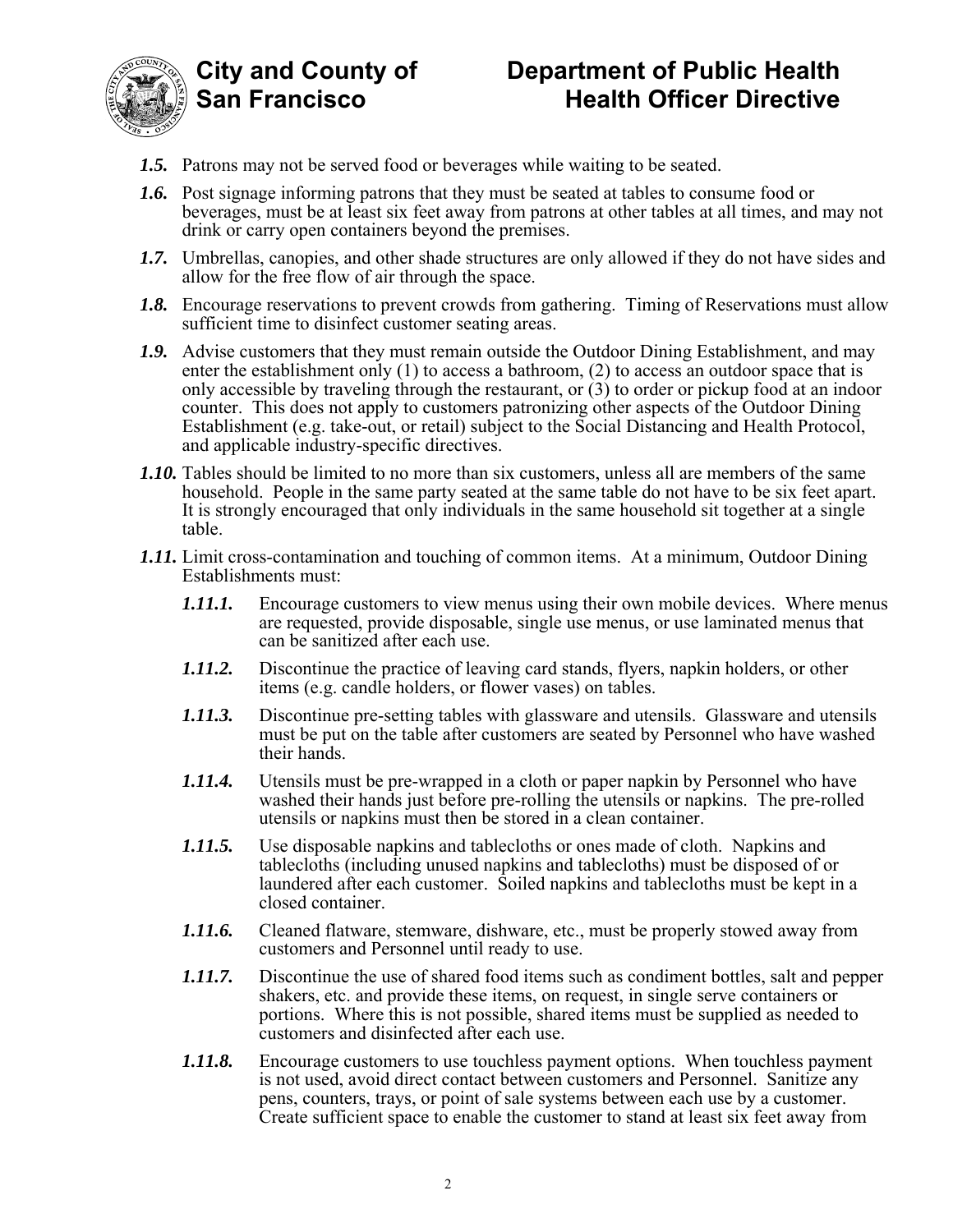

the cashier while items are being paid for, or provide a physical barrier (e.g., Plexiglas of sufficient height and width to prevent transmission of respiratory droplets) between the customer and the cashier.

- *1.11.9.* Provide leftover containers only upon request. Personnel should not fill the leftover container. Each party should fill its own leftover containers.
- *1.11.10.* Servers who both serve food and clear dishes must wash their hands in between these two tasks.
- *1.11.11.* Discontinue use of shared entertainment items, such as board games, pool tables, and arcade games.
- *1.12.* Close areas where customers may congregate, serve themselves, or touch food or other items that other guests may use. Provide these items to guests individually. Discard such items after use or clean and disinfect them after each use, as appropriate. These requirements include but are not limited to:
	- *1.12.1.* Self-service areas with condiment caddies, utensil caddies, napkins, lids, straws, water pitchers, to-go containers, etc.
	- *1.12.2.* Self-service machines including ice, soda, frozen yogurt dispensers, etc.
	- *1.12.3.* Self-service food areas such as buffets, salsa bars, salad bars, etc.
	- *1.12.4.* After-meal mints, candies, snacks, or toothpicks for customers.
- *1.13.* Discontinue tableside food preparation and presentation, such as food item selection carts and conveyor belts, condiment or food preparation, etc.
- *1.14.* Limit the number of Personnel serving individual parties, subject to wage and hour regulations. To the extent possible, have only one person serving a group of customers for the duration of the meal.
- *1.15.* Live entertainment that increases the risk of aerosol transmission of COVID-19 is not permitted (e.g. singing, or playing wind or brass instruments). Live entertainment that does not increase the risk of aerosol transmission of COVID-19 is permitted (e.g. instrumental guitar or piano).

#### *2. Section 2 - Cleaning and Disinfecting Requirements*

- *2.1.* Thoroughly disinfect each customer seating location before opening each day and after every use, including tables, chairs, booster seats, highchairs, booths, and the sides of such surfaces. Disinfection must allow adequate time to follow product instructions. Many EPA approved disinfectants require a minimum contact time against the human coronavirus, and the disinfectant must be left on the surface for this amount of time before being wiped off.
- *2.2.* Disinfect highly touched surfaces (e.g. doors, handles, faucets, tables, etc.), and high traffic areas (e.g. waiting areas, hallways, bathrooms) at least once per hour.
- *2.3.* Frequently disinfect bathrooms, at least every four hours. Create and use a daily checklist to document each time disinfection of bathrooms occurs. Conspicuously post the checklist inside each bathroom clearly detailing the dates and times the room was last cleaned, disinfected, or restocked.
- *2.4.* Maintain sanitizer effective against COVID-19 at point of sales area, and at guest and Personnel entrances, including, but not limited to, areas where individuals must touch a door handle to enter.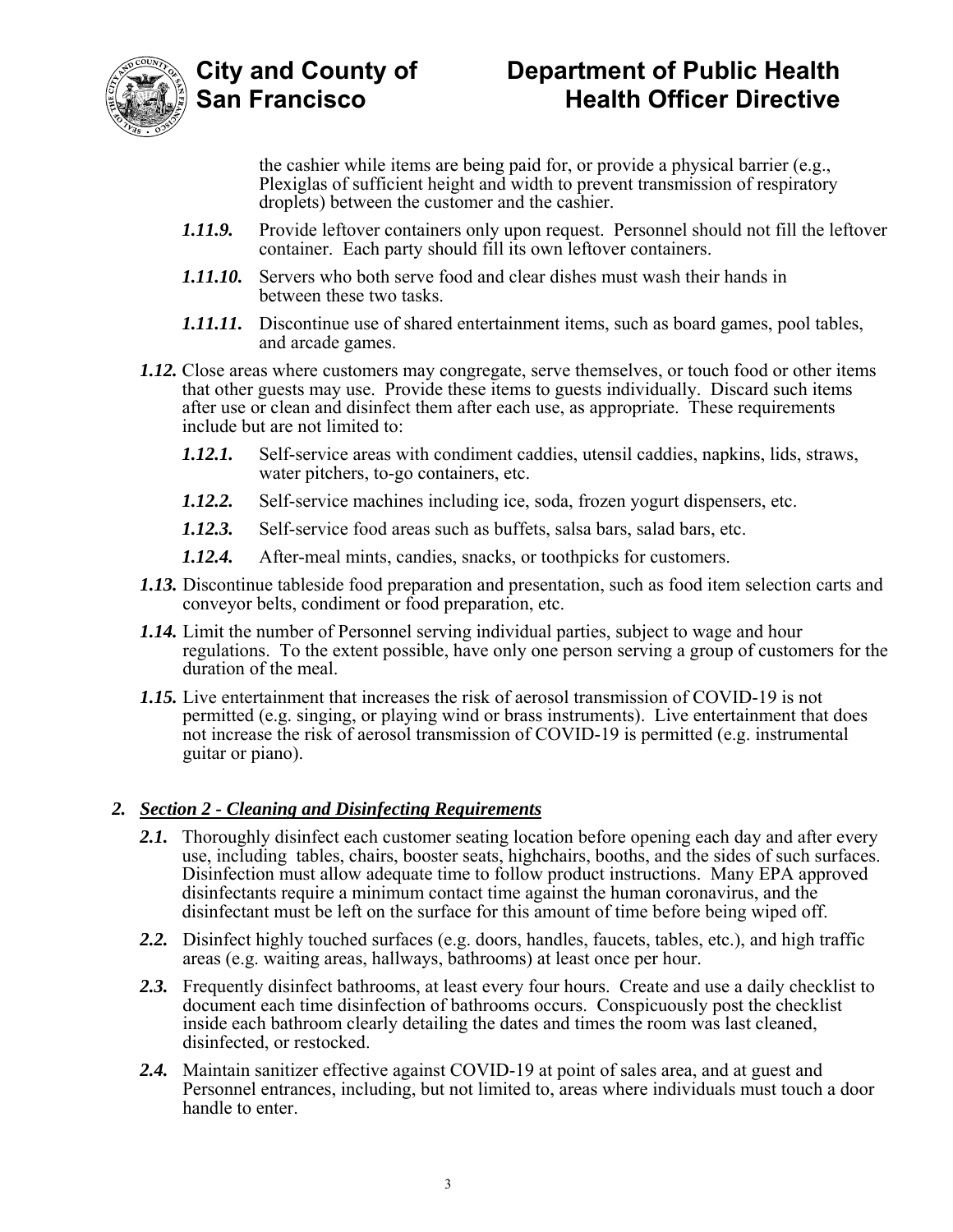



- *2.5.* Servers, bussers, and other Personnel moving items used by customers, dirty linens, or handling trash bags must wash hands after handling those items, or use disposable gloves (and wash hands before putting them on and after removing them) and change aprons frequently.
- *2.6.* Provide dishwashers with equipment to protect the eyes, nose, and mouth from contaminant splash using a combination of face coverings, protective glasses, and/or face shields. Dishwashers must be provided impermeable aprons and change frequently. Reusable protective equipment such as shields and glasses must be properly disinfected between uses. Cleaned/sanitized utensils must be handled with clean gloves.
- *2.7.* Reusable customer items including utensils, food ware, breadbaskets, etc., must be properly washed, rinsed, and sanitized. Use disposable items if proper cleaning of reusable items is infeasible.

### *3. Section 3 - Operational Requirements*

- *3.1.* Major changes to food service operations, such as the addition of cleaning stations, food preparation areas, or food storage areas, may require advance approval by the Department of Public Health.
- *3.2.* Increase fresh air circulation for Personnel by opening windows or doors, if possible to do so. Consider installing portable high-efficiency air cleaners, upgrading the building's air filters to the highest efficiency possible, and making other modifications to increase the quantity of outside air and ventilation in all working areas.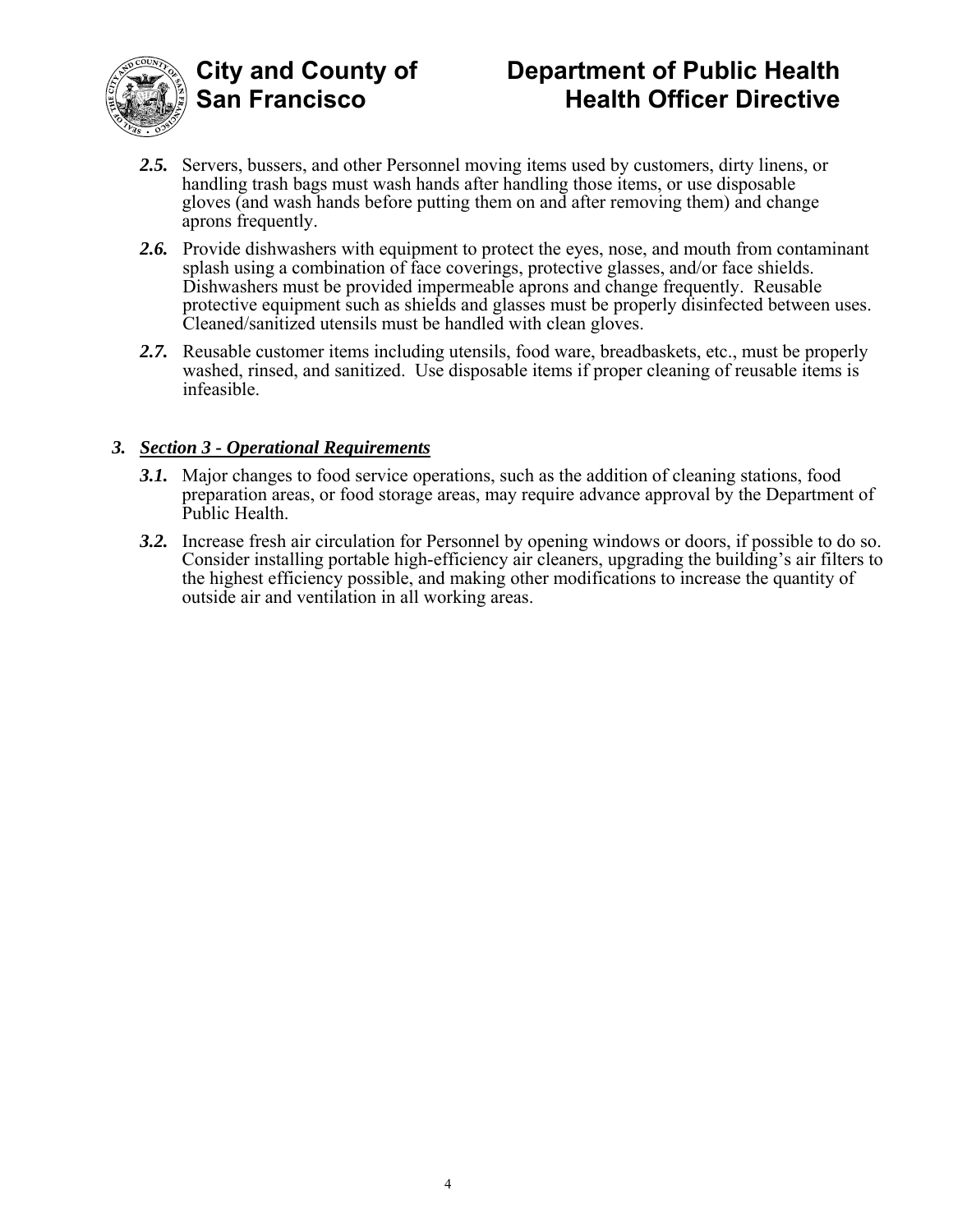

**Health Officer Directive No. 2020-16b (Exhibit B) Health and Safety Plan (issued 6/26/2020)**

**Checklist** Fach Outdoor Food or Beverage Establishment must complete, post onsite, and follow this Health and Safety Plan.

Check off all items below that apply and list other required information.

*Business/Entity name*:Click or tap here to enter text. *Contact name:* Click or tap here to enter text.

*Facility Address:* Click or tap here to enter text. *Contact telephone:* Click or tap here to enter text.

(*You may contact the person listed above with any questions or comments about this plan*.)

## **Service Requirements**

- $\Box$  Business is familiar with and complies with all requirements set forth in Health Officer Directive No. 2020-16b, available at http://www.sfdph.org/directives.
- □ Has Health and Safety Plan for Health Officer Directive No. 2020-05 for Food Preparation or Delivery Essential Businesses, available at http://www.sfdph.org/directives.
- $\Box$  Has necessary permits for outdoor service and placement of tables.
- $\Box$  All Personnel required to use Face Coverings, wash hands frequently, and maintain physical distance of at least 6-feet to the extent possible.
- $\Box$  Designated areas/markings indicate 6-foot distancing for patrons in various settings (e.g. waiting to order, waiting for restroom, ordering take-out, or waiting to be seated).
- $\Box$  Customers are advised they must wear face coverings any time they are not eating or drinking and when personnel approach their table.
- $\Box$  Service tables are placed to ensure that patrons are at least six feet apart or are separated by an impermeable physical barrier.
- $\Box$  Patrons are informed that they must be seated at a table to eat or drink.
- $\Box$  Patrons are not served food or beverages while waiting to be seated.
- $\Box$  Patrons are advised that they may enter the establishment only for limited reasons.
- $\Box$  Signage is posted informing patrons that they must be seated at tables to consume food or beverages, must be at least six feet away from patrons at other tables at all times, and may not drink or carry open containers beyond the premises.
- $\Box$  Service tables are limited to 6 customers, unless all are members of the same household.
- $\Box$  Have disposable or laminated menus that can be disinfected.
- $\Box$  No card stands, candles, flower vases, or other items on tables.
- $\Box$  Tables are not pre-set with glassware and utensils.
- $\Box$  Cleaned flatware, stemware, dishware, etc., is stowed away from customers and personnel until ready to use.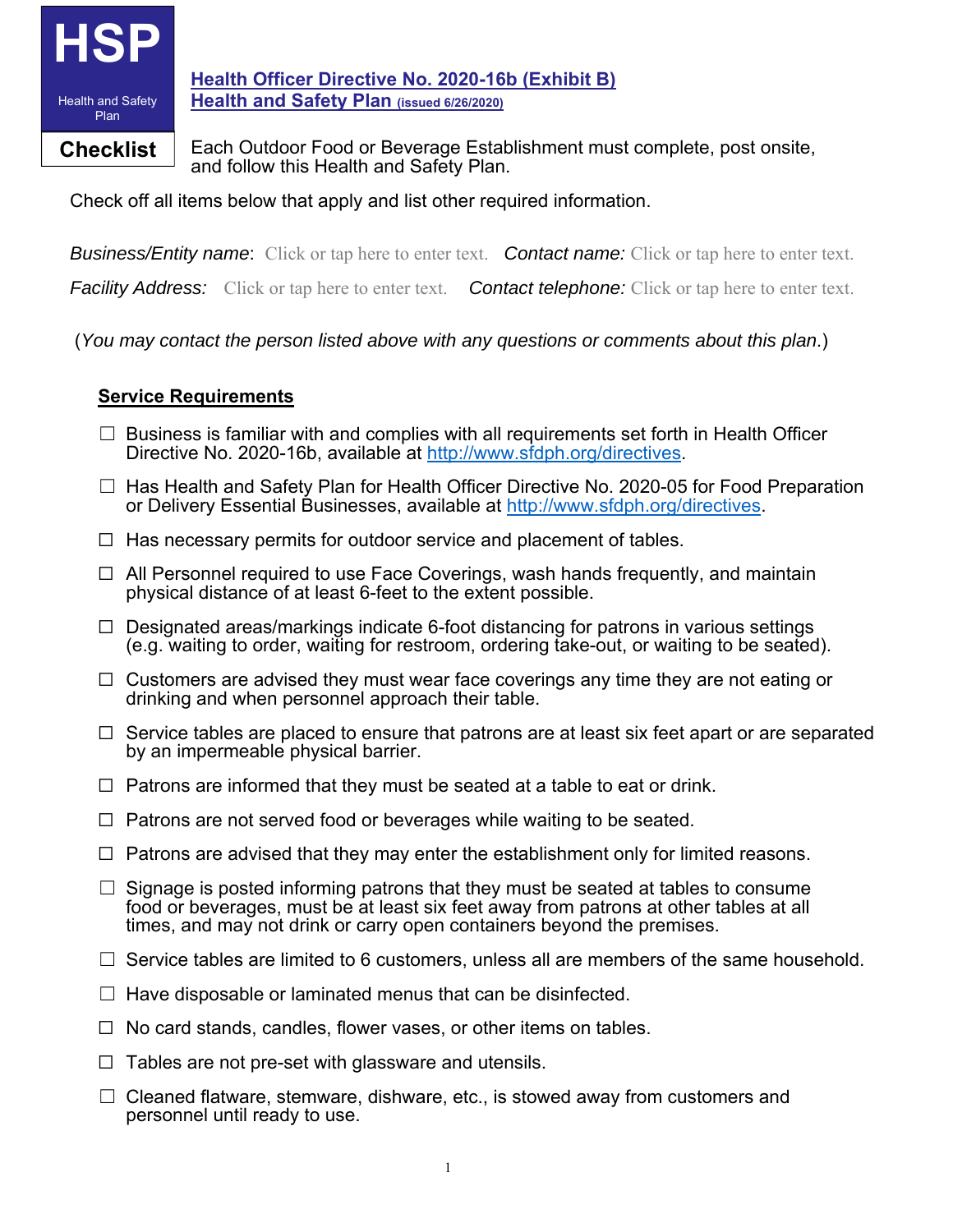

- $\Box$  Condiments, salt & pepper, etc. are provided on request, either in single serve containers or in shared containers disinfected after each use.
- $\Box$  Encourage customers to use touchless payment options and sanitize any pens or other equipment after each use.
- $\Box$  Leftover containers provided only upon request. Customers fill their own containers.
- $\Box$  No shared entertainment items such as board games, pool tables, or arcade games.
- $\Box$  Umbrellas, canopies, etc. have no sides and allow for the free flow of air.
- $\Box$  Areas where customers congregate, serve themselves, or touch food or other items are closed.
- $\Box$  No tableside preparation or presentation of food tableside.
- $\Box$  No entertainment involving singing, playing wind or brass instruments, etc. that increases the risk of aerosol transmission of COVID-19.

#### **Cleaning and Disinfecting Requirements**

- $\Box$  Disinfecting each customer dining location before opening each day and after every use, including tables, chairs, booster seats, highchairs, booths, etc.
- $\Box$  Disinfecting highly touched surfaces (e.g. doors, handles, faucets, tables, etc.), and high traffic areas (e.g. waiting areas, hallways, bathrooms) at least once per hour
- $\Box$  Frequently disinfect bathrooms, at least every 4 hours. Cleaning log conspicuously posted in bathroom.
- $\Box$  Sanitizer available at point of sales area.
- $\Box$  Dishwashers have impermeable aprons and equipment to protect the eyes, nose, and mouth from contaminant splash.
- $\Box$  Reusable customer items (e.g., utensils, food ware, breadbaskets, etc., are properly washed, rinsed, and sanitized) after each use.

#### **Operational Requirements**

 $\Box$  Windows or doors are open, if possible, to ventilate areas for Personnel.

### **Additional Measures**

### Explain:

Click or tap here to enter text.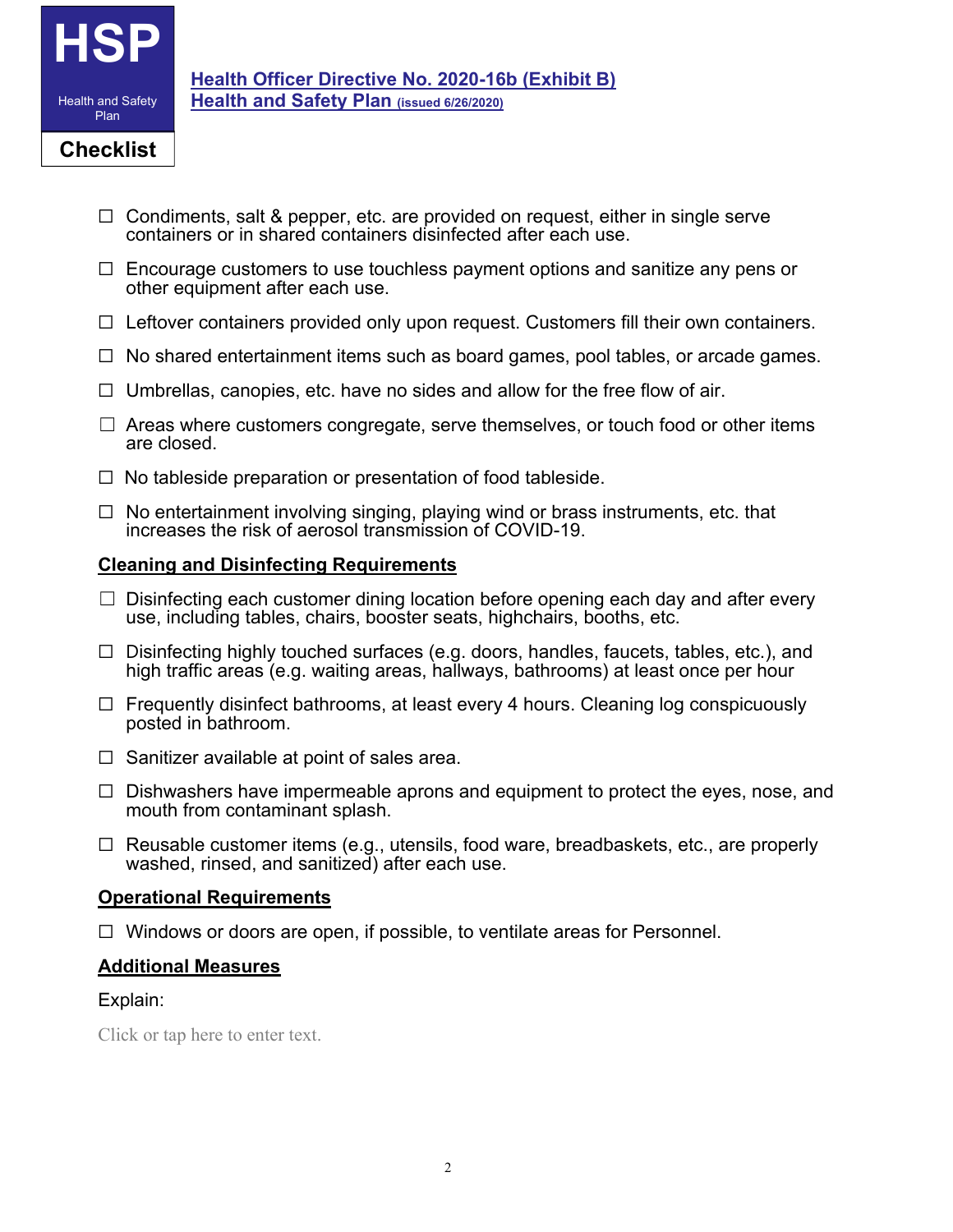

## **Interim Guidance: In-Person Outdoor Dining**

#### **UPDATED July 1, 2020**

*(revised to strengthen face covering requirements and add information about Pop-Ups)*

The following guidance was developed by the San Francisco Department of Public Health for use by local facilities and will be posted at [www.sfcdcp.org/foodfacilities.](http://www.sfcdcp.org/foodfacilities) This interim guidance may change as knowledge, community transmission, and availability of PPE and testing change.

**AUDIENCE:** Food facilities who are offering In-Person Outdoor Dining. Food facilities include restaurants, bars, distilleries, brewpubs, and wineries that provide bona fide meal service.

**BACKGROUND**: On June 11, 2020, the Health Officer issues Directive No. 2020-16 authorizing and providing guidance for Outdoor Dining. On July 1, 2020, the Health Officer issued [Directive No. 2020-](https://www.sfdph.org/dph/alerts/files/Directive-2020-16-Outdoor-Dining.pdf) [16b](https://www.sfdph.org/dph/alerts/files/Directive-2020-16-Outdoor-Dining.pdf) strengthening and clarifying some of the requirements under which Outdoor Dining Establishments are allowed to operate during the COVID-19 pandemic response.

**PURPOSE:** This document highlights the main points of the Directive, outlines steps you should take and gives you resources and more information to help you comply with the mandatory requirements that are fully detailed in the Directive.

To qualify as an Outdoor Dining Establishment, a business must serve food, and is not permitted to provide alcoholic beverage service without also providing real meal service in a [bona fide manner.](#page-11-0)

### Prepare

#### **Create a Health and Safety Plan**

The Social Distancing and Health Plan is in a checklist format and serves as a reminder of all the best practices that your business needs to follow including universal requirements such as requiring face coverings[, signage,](https://sf.gov/outreach-toolkit-coronavirus-covid-19) and enforcing six foot distances between people.

#### **Educate and Train Personnel**

Personnel must be trained to implement the Social Distancing and Health Protocol and may need training on cleaning and disinfection and how to monitor the number of customers in the store or in line. Customers should maintain a distance of 6 feet if they are not in the same household while waiting in line for pick up or waiting to be seated. Consider training personnel on de-escalation with customers who do not comply with policies and provide resources to employees to address anxiety, stress, and mental health. Recognize the fear in returning to work, communicate transparently, listen, and survey regularly.

Provide information on employer or government-sponsored sick leave and other benefits the employee may be entitled to receive that would make it financially easier to stay at home (see [Paid sick leave in](https://sfgov.org/olse/san-francisco-paid-sick-leave-coronavirus)  [San Francisco\)](https://sfgov.org/olse/san-francisco-paid-sick-leave-coronavirus). Remember that employees cannot be fired due to COVID-19 results or needed time off for recovery.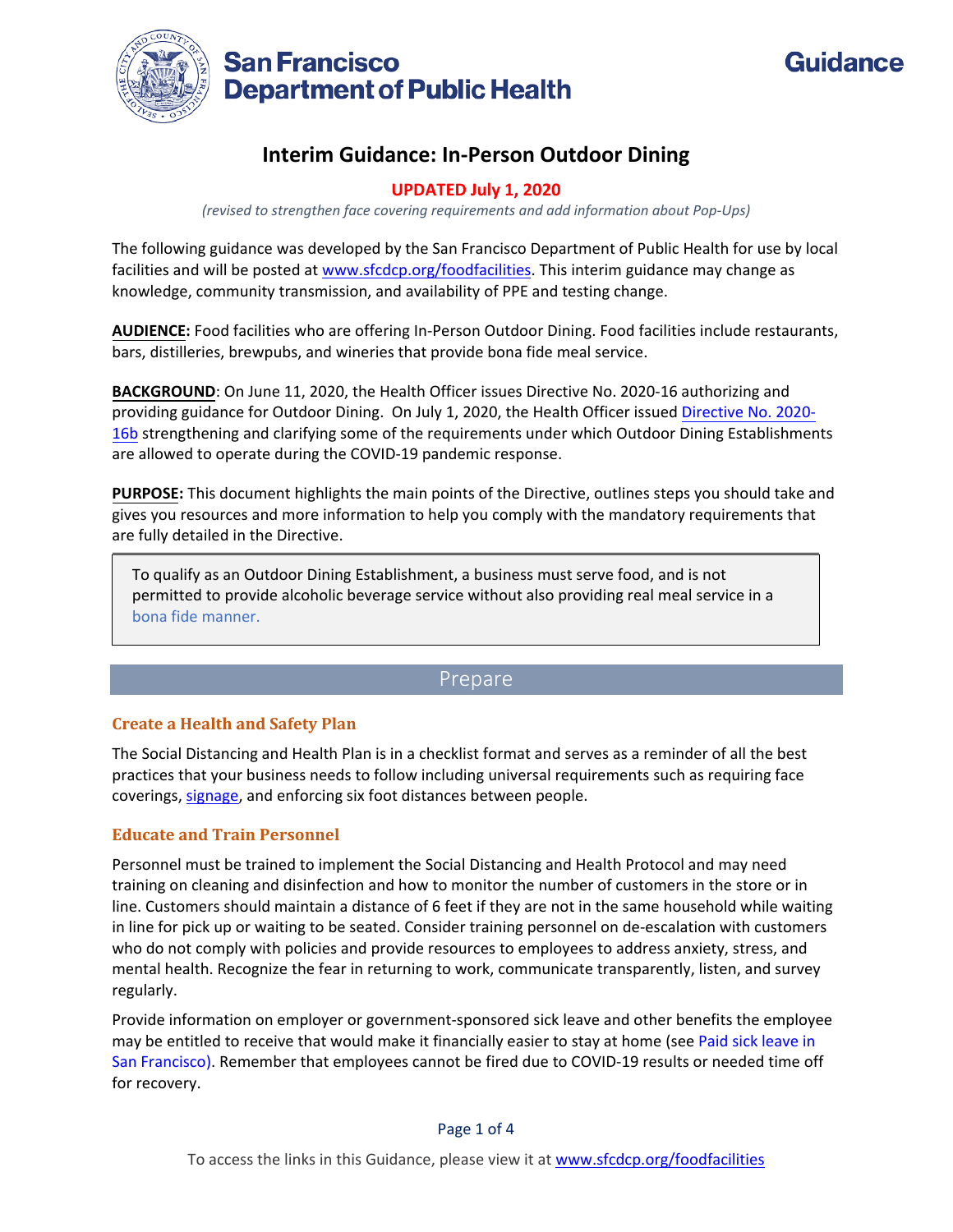

## **San Francisco Department of Public Health**



#### **Check your space after the long period of low usage**

Check for pest infestation or harborage, and make sure all pest control measures are functioning. Perform routine maintenance on ventilation systems including air ducts and vents. consider flushing out the stagnant water from the plumbing lines by running water through fixtures. Detailed guidance may be found at: [https://www.sfwater.org/flushingguidance.](https://www.sfwater.org/flushingguidance)

#### **Create a Safer Space**

<span id="page-11-0"></span>You may need to change the physical layout of your business to help social distancing for customers and personnel. Modifications to consider include creating separate entrances and exits and marking spaces with tape or other decals to indicate six-foot distances.

## Serving Bona Fide Meals in Your Outdoor Dining Establishment

To qualify as an Outdoor Dining Establishment, a business must serve food, and is not permitted to provide alcoholic beverage service without also providing real meal service in a bona fide manner.

Bona fide meals means prepared and served by the outdoor dining establishment or another person or business operating under an agreement with the outdoor dining establishment. The service of prepackaged food like sandwiches or salads, or simply heating frozen or prepared meals, shall not be deemed as compliant with this requirement.

To serve **bona fide meals** under this Directive, the Outdoor Dining Establishment must have a **valid permit-to-operate as a food establishment** and any other relevant permits required to normally operate.

Follow all of the Best Practices in the Social Distancing and Health Protocol. To help compliance, you may need to ask your Personnel to make changes and customers to change the way they interact with you. Changes may include the following.

#### **Changes For Personnel:**

- As always, employees should wash hands before serving food and in between tasks.
- Employees who wear an apron should change it frequently.
- Dishwashers should be provided with equipment to protect the eyes, nose, and mouth. Dishwashers must be provided impermeable aprons that are changed frequently.
- Employees should each have their own pen/pencil.
- Employees must wear a face covering at all times.
- Limit the number of staff serving each party.

#### **Changes to the dining table:**

- Patrons at a single table are limited to 6 customers. We strongly encourage that only individuals in the same household should sit together in an outdoor dining setting. People in the same party seated at the same table do not have to be six feet apart.
- Patrons must wear face coverings while seated and any time they leave the table, such as to

Page 2 of 4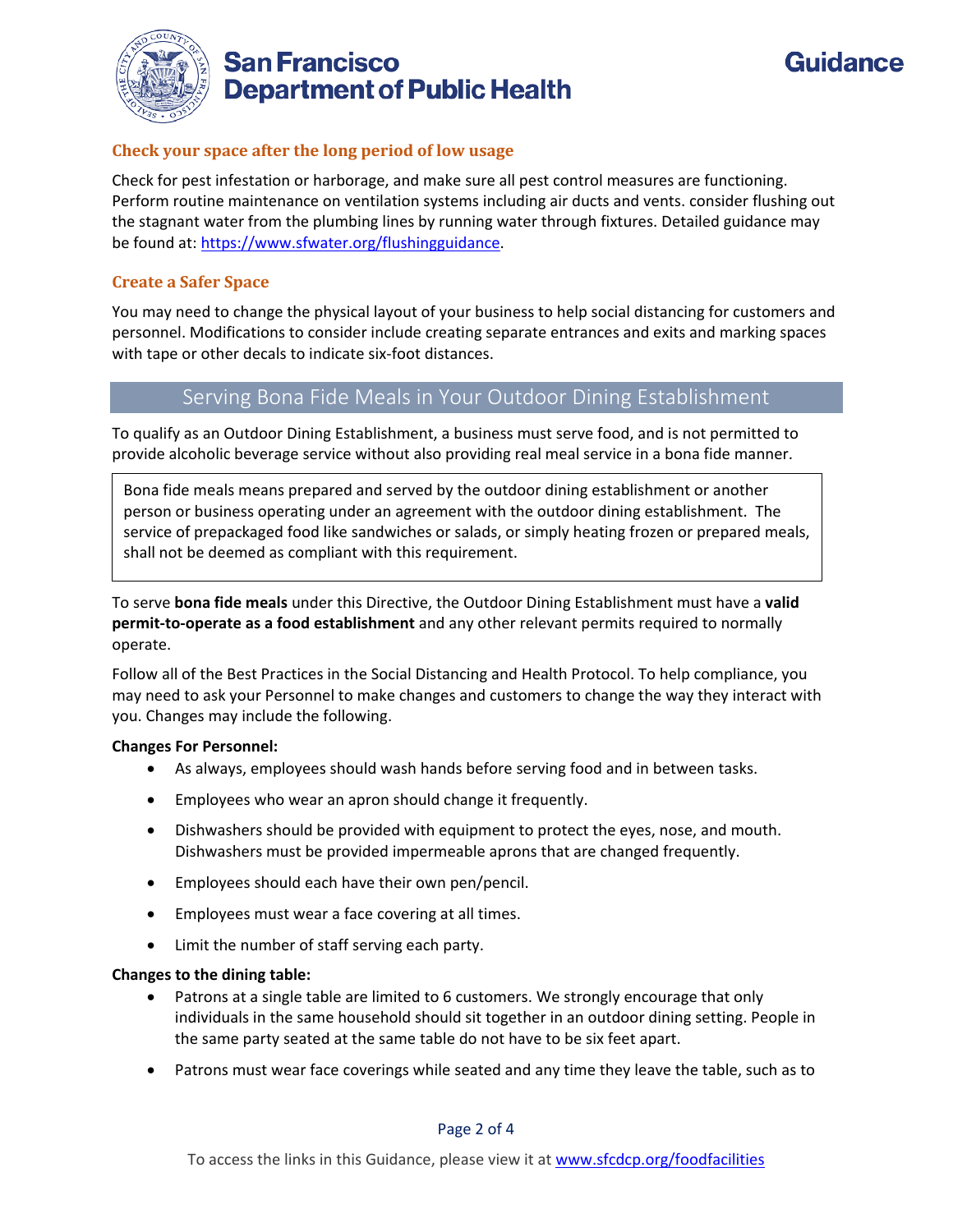

# **San Francisco Department of Public Health**

# Guidance

use a restroom. Patrons must wear their face coverings unless they are eating or drinking.

- Patrons must be seated and remain seated while eating their meal. Socializing between tables is prohibited. Patrons may only leave the table to use the restroom or pay for their meal.
- Limit the number of passable objects on table and provide condiments such as ketchup, mustard, hot sauce in single servings upon request.
- Encourage patrons to view the menu on their mobile device or provide laminated menus that are disinfected after each use.
- Discontinue presetting tables with utensils and glassware, provide utensils in a prewrapped cloth or paper napkin and use disposable napkins or tablecloths where possible.
- Tablecloths must be changed after each use.
- Patrons are **not allowed to eat or drink indoors** in the dining establishment. Patrons may enter inside to use the restroom or to pick-up/order food. Paths to restroom or pick-up/take out counter should be clearly marked.
- Provide leftover containers only upon request. Staff should not fill the leftover container. Each party should fill its own leftover containers.

#### **Other business changes for preventing and managing COVID-19 transmission**

- Disinfect dining location after every use. This includes tables, chairs, and highchairs/boosters. Follow instructions on disinfectants, inform your guests to allow time to be disinfected.
- Disinfect high touch surfaces such as door handles, counter tops, faucets, etc., at least once per hour.
- Ask customers to voluntarily provide a contact name and phone number for their group for possible contact tracing. Customers are not required to provide contact information.
- Make sure you know who worked each shift in order to facilitate contact tracing..

#### **Traffic, bike and sidewalk safety is very important:**

- Parties waiting in line outside your business must remain at least 6 feet apart from each other and from customers who may be waiting in line for other businesses nearby.
- People must be able to freely move on the sidewalk. Avoid blocking anyone's ability to pass safely, including avoiding blocking ADA-compliant sidewalk access.
- You should address any other traffic, bike lane or mobility safety issues specific to your location.

## Monitoring and Adjusting

At least on a weekly basis, think about how your business and personnel are doing, how well you are complying with your Social Distancing and Health Plan, and what changes are needed to improve your response to the COVID-19 pandemic. Look for new guidance from the [SFDPH Communicable Disease](https://www.sfcdcp.org/communicable-disease/diseases-a-z/covid19whatsnew/)  [Control and Prevention](https://www.sfcdcp.org/communicable-disease/diseases-a-z/covid19whatsnew/) or the frequently updated page on sf.gov with [comprehensive resources for](https://sf.gov/topics/business-during-coronavirus-pandemic)  [businesses during the COVID-19 pandemic.](https://sf.gov/topics/business-during-coronavirus-pandemic)

#### Page 3 of 4